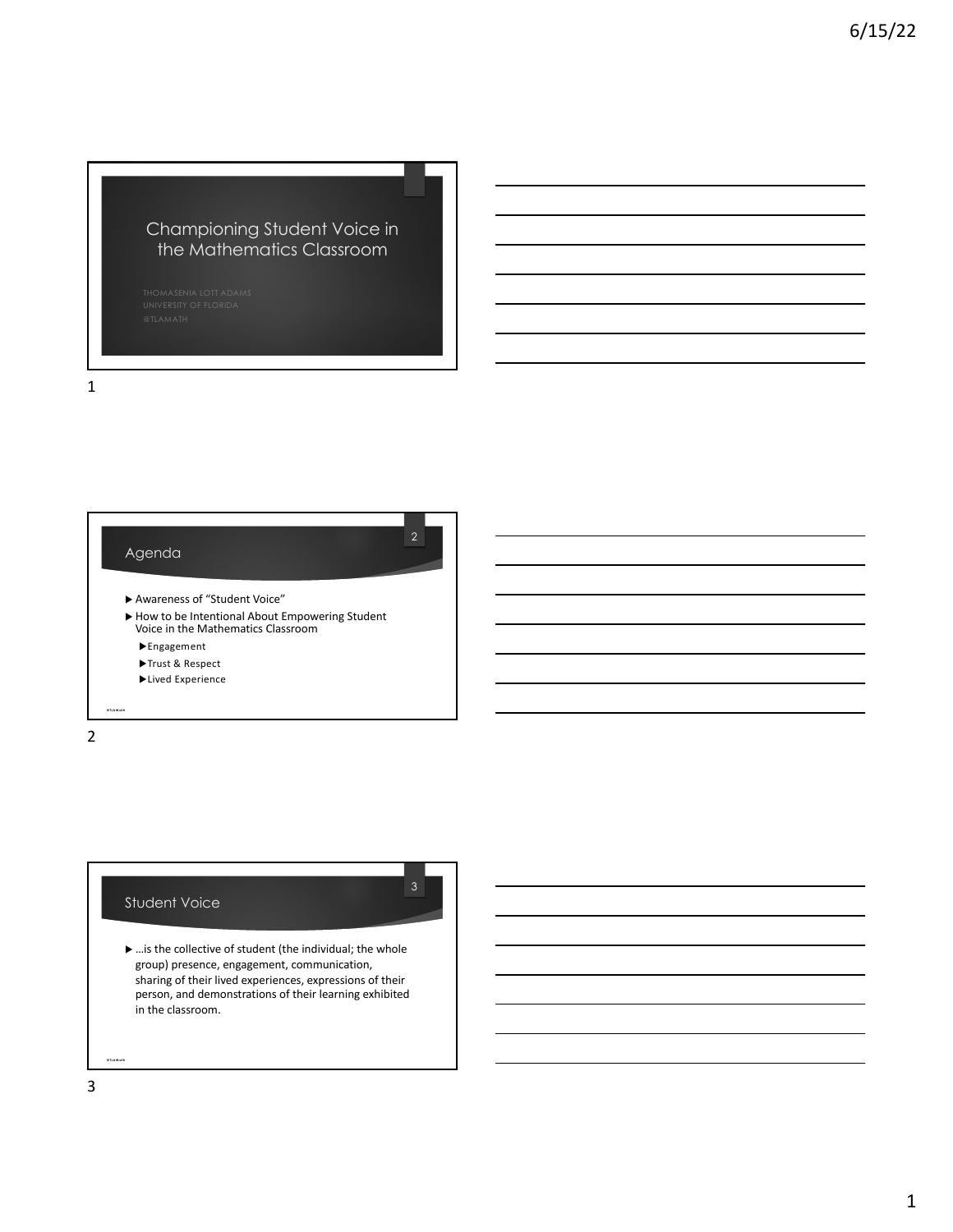## Empowering Student Voice

u "Student voice is developed through students actively engaging with mathematics problems that are set in a context that is relevant to students' lived experiences. An atmosphere of trust and mutual respect naturally facilitates students developing their voice" (Atweh, Forgasz & Nebres, 2013).

4

**@TLAM a th**





6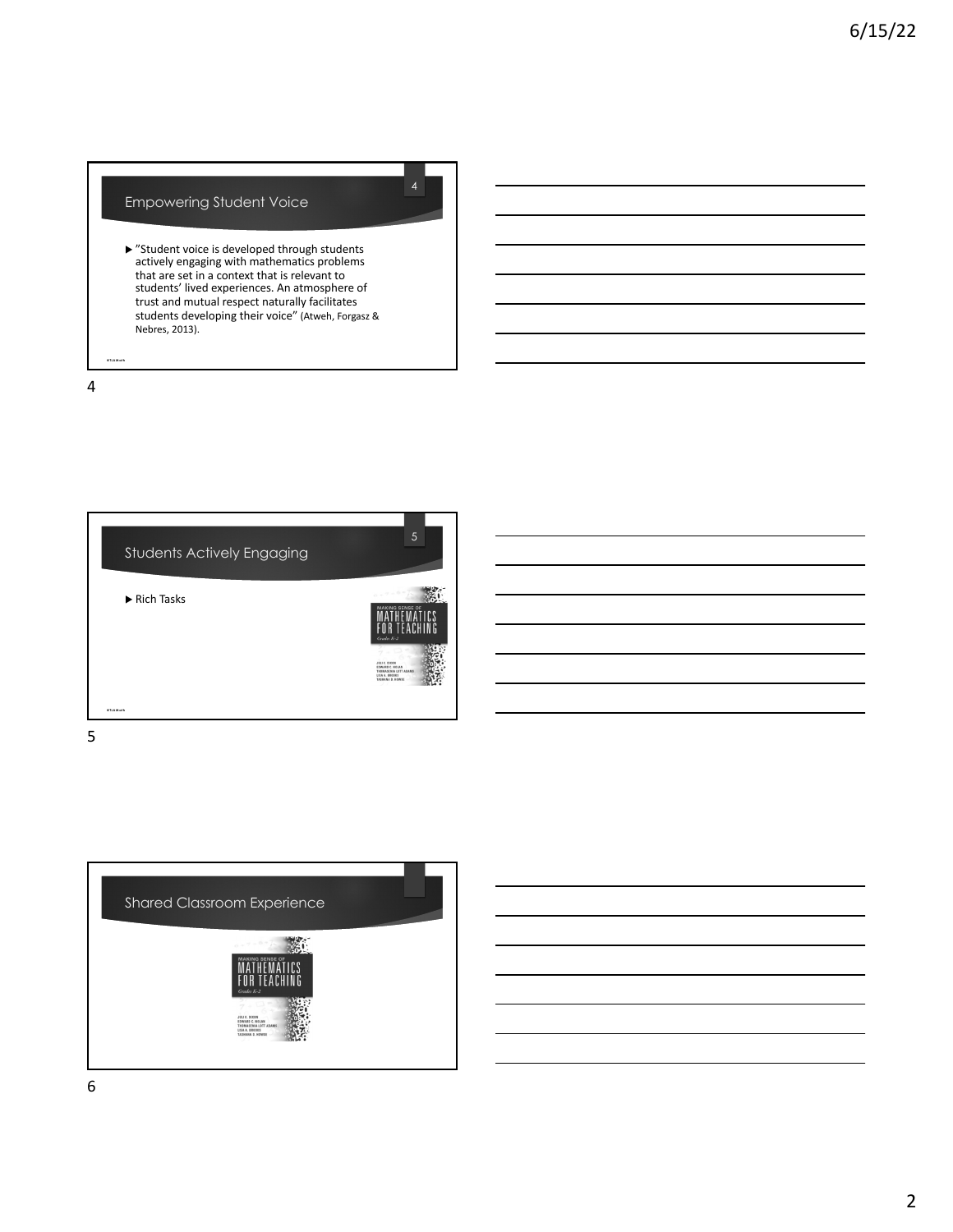

Students Actively Engaging  $\blacktriangleright$  Honor diverse ways of doing mathematics.  $\blacktriangleright$  Foster interactive classroom discourse  $\blacktriangleright$  Plan for a variety of learning styles  $\blacktriangleright$  Use questioning to boost understanding  $\blacktriangleright$  Apply formative assessment  $\blacktriangleright$  Select appropriate contexts for tasks  $\blacktriangleright$  Model mathematical power  $\blacktriangleright$  Convey positive teacher expectations (Adams, Wenzel, Childs, & Neff, 2019, p. 34-35) **@TLAM a th**

8



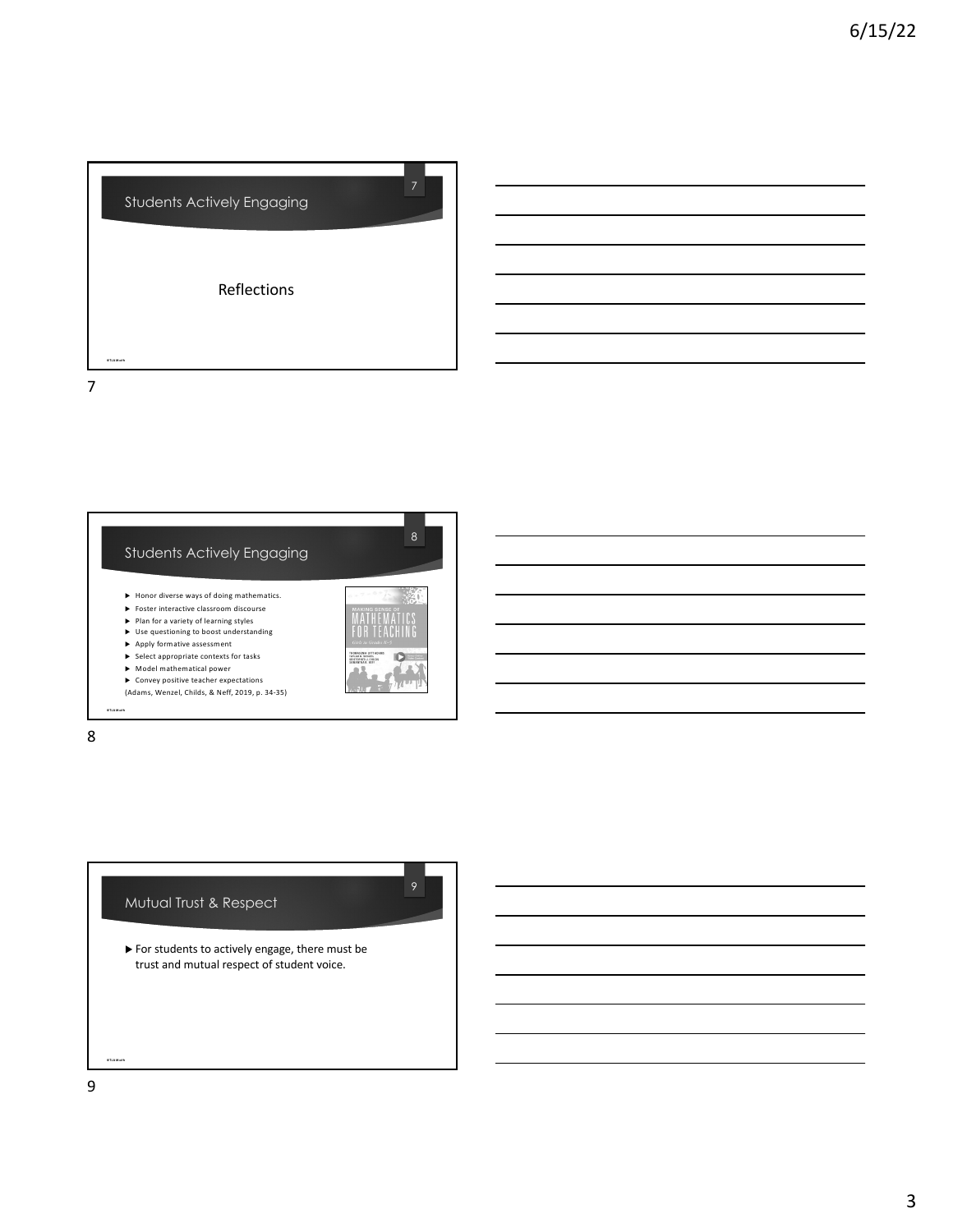

10





 $\blacktriangleright$  What strategies do you use to be intentional about supporting students to develop voice in the mathematics classroom?

12